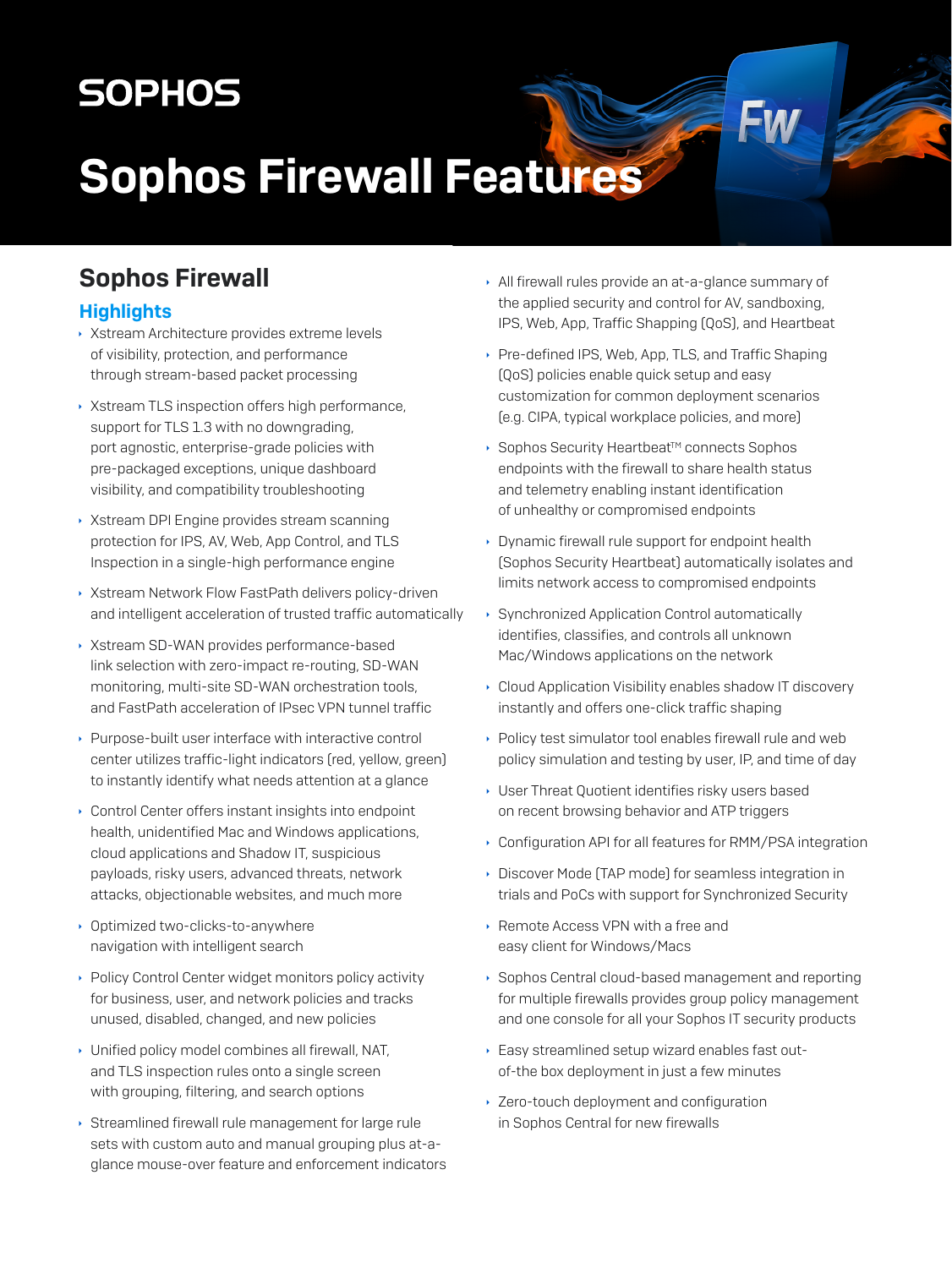## **Base Firewall**

#### **General Management**

- ▶ Purpose-built, streamlined user interface and firewall rule management for large rule sets with grouping with at-a-glance rule feature and enforcement indicators
- ▶ Two-factor authentication (One-time-password) support for administrator access, user portal, IPsec and SSL VPN
- Advanced troubleshooting tools in GUI (e.g., Packet Capture)
- High Availability (HA) support clustering two devices in active-active or active-passive mode with plug-and-play Quick HA setup
- ▶ Full command line interface [CLI] accessible from GUI
- ▶ Role-based administration
- Automated firmware update notification with easy automated update process and roll-back features
- ▶ Reusable system object definitions for networks, services, hosts, time periods, users and groups, clients, and servers
- ▶ Self-service user portal
- Configuration change tracking
- ▶ Flexible device access control for services by zones
- Email or SNMP trap notification options
- SNMP v3 and Netflow support
- Central management support via Sophos Central
- ▶ Backup and restore configurations: locally, via FTP or email; on-demand, daily, weekly, or monthly
- API for third-party integration
- $\cdot$  Interface renaming
- ▸ Remote access option for Sophos Support
- ▶ Cloud-based license management via MySophos

#### **Sophos Central Management**

- ▶ Sophos Central cloud-based management and reporting for multiple firewalls provides group policy management and a single console for all your Sophos IT security products
- ▶ Group policy management allows objects, settings, and policies to be modified once and automatically synchronized to all firewalls in the group
- ▶ Task Manager provides a full historical audit trail and status monitoring of group policy changes
- ▶ Backup firmware management in Sophos Central stores the last five configuration backup files

for each firewall with one that can be pinned for permanent storage and easy access

- Eirmware update scheduling from Sophos Central enables easy automated updates to be applied at any time
- ▸ Zero-touch deployment enables the initial configuration to be performed in Sophos Central and then exported for loading onto the device from a flash drive at startup, automatically connecting the device back to Sophos Central

#### **Firewall, Networking, and Routing**

- Stateful deep packet inspection firewall
- ▶ Xstream packet processing architecture provides extreme levels of visibility, protection, and performance through stream-based packet processing
- ▶ Xstream TLS inspection with high performance, support for TLS 1.3 with no downgrading, port agnostic, enterprise-grade polices, unique dashboard visibility, and compatibility troubleshooting
- ▶ Xstream DPI Engine provides stream scanning protection for IPS, AV, Web, App Control, and TLS Inspection in a single high-performance engine
- ▶ Xstream Network Flow FastPath delivers policy-driven and intelligent acceleration of trusted traffic automatically
- > Xstream SD-WAN profiles and performancebased SLAs automatically select the best WAN link based on jitter, latency, or packet-loss with zero-impact re-routing transitions
- ▶ WAN link balancing: multiple internet connections. auto-link health check, automatic failover, automatic and weighted balancing, and granular multipath rules
- ▶ User, group, time, or network-based policies
- Access time polices per user/group
- Enforce policy across zones, networks, or by service type
- ▶ Zone isolation and zone-based policy support.
- Default zones for LAN, WAN, DMZ, LOCAL, VPN, and Wi-Fi
- Custom zones on LAN or DMZ
- ▶ Customizable NAT policies with IP masquerading and full object support to redirect or forward multiple services in a single rule with a convenient NAT rule wizard to quickly and easily create complex NAT rules in just a few clicks
- Re-usable network object definitions for all rules with global intelligent free-text search
- ▶ Flood protection: DoS, DDoS, and portscan blocking
- Country blocking by geo-IP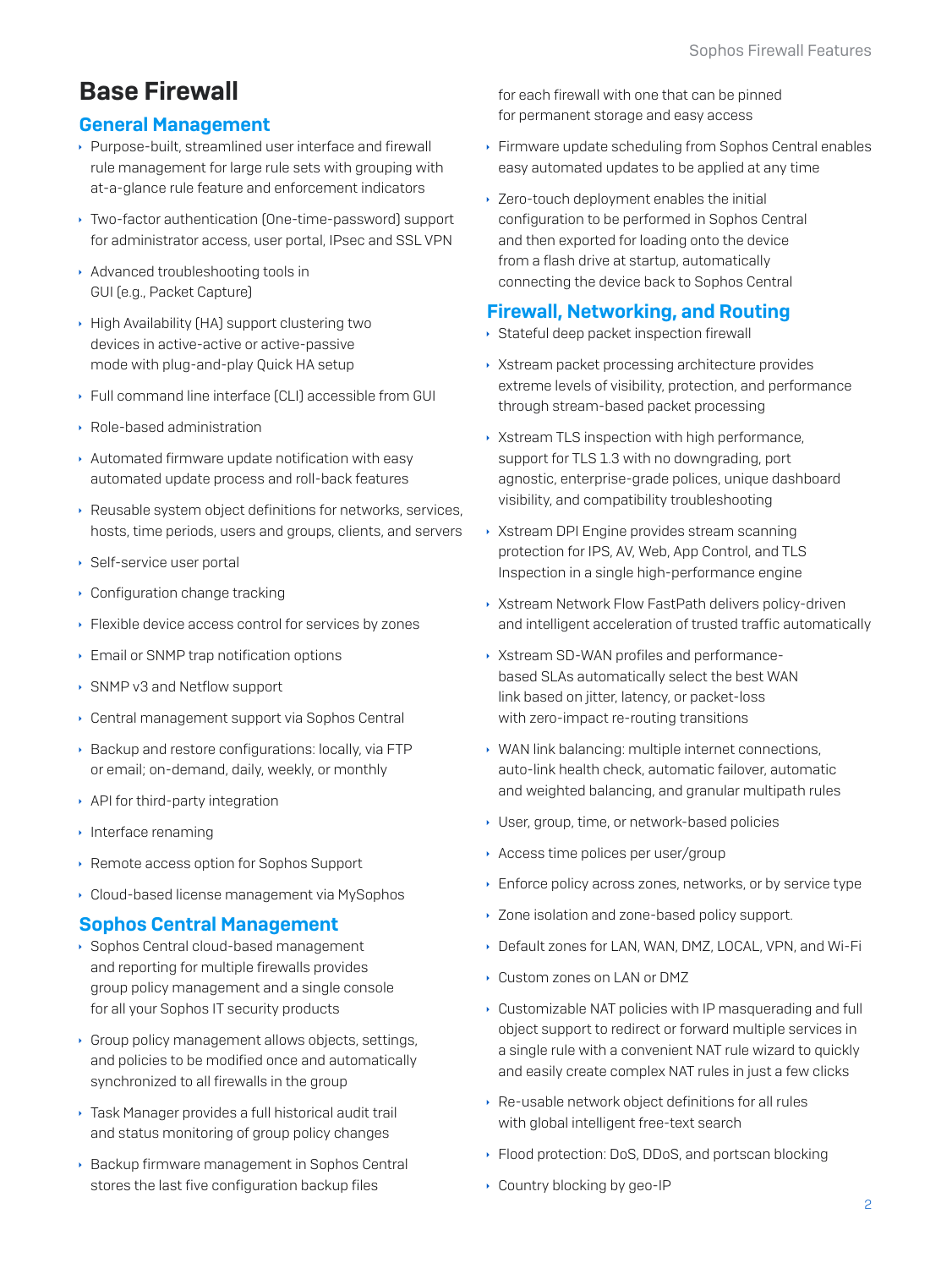- ▶ Routing: static, multicast [PIM-SM], and dynamic (RIP, BGP, OSPF)
- Upstream proxy support
- ▶ Protocol-independent multicast routing with IGMP snooping
- ▶ Bridging with STP support and ARP broadcast forwarding
- ▸ VLAN DHCP support and tagging
- ▸ VLAN bridge support
- ▸ Jumbo frame support
- ▶ Wireless WAN support (n/a in virtual deployments)
- ▶ 802.3ad interface link aggregation
- ▶ Full configuration of DNS, DHCP, and NTP
- Dynamic DNS (DDNS)
- ▶ IPv6 Ready Logo Program Approval Certification
- ▶ IPv6 tunnelling support including 6in4, 6to4, 4in6, and IPv6 rapid deployment (6rd) through IPsec

#### **Xstream SD-WAN**

- ▶ Xstream SD-WAN profiles support multiple WAN link options including VDSL, DSL, cable, LTE/cellular, and MPLS
- ▶ Performance-based SLAs automatically select the best WAN link based on jitter, latency, or packet-loss
- ▸ Zero-impact re-routing maintains application sessions when link performance falls below thresholds and a transition is made to a better performing WAN link
- ▶ SD-WAN monitoring graphs provide real-time insights into latency, jitter and packet loss for all WAN links
- ▶ Xstream FastPath acceleration of SD-WAN IPsec tunnel traffic
- ▶ Synchronized SD-WAN, a Synchronized Security feature, leverages the added clarity and reliability of application identification that comes with the sharing of Synchronized Application Control information between Sophos-managed endpoints and Sophos Firewall
- Application routing over preferred links via firewall rules or policy-based routing
- ▶ Robust VPN support including IPsec and SSL VPN
- ▶ Unique RED Layer 2 tunnel with routing

#### **Base Traffic Shaping and Quotas**

▶ Flexible network- or user-based traffic shaping [QoS] fenhanced web and app traffic shaping options included with the Web Protection subscription]

- ▶ Set user-based traffic quotas on upload/download or total traffic and cyclical or non-cyclical
- ▶ Real-time VoIP optimization
- ▶ DSCP marking

#### **Secure Wireless**

- Simple plug-and-play deployment of Sophos wireless access points [APs] - automatically appear on the firewall control center
- ▸ Central monitoring and management of APs and wireless clients through the built-in wireless controller
- ▶ Bridge APs to LAN, VLAN, or a separate zone with client isolation options
- Multiple SSID support per radio including hidden SSIDs
- ▶ Support for diverse security and encryption standards including WPA2 Personal and Enterprise
- Channel width selection option
- Support for IEEE 802.1X (RADIUS authentication) with primary and secondary server support
- ▶ Support for 802.11r (fast transition)
- Hotspot support for [custom] vouchers, password of the day, or T&C acceptance
- ▶ Wireless guest internet access with walled garden options
- ▸ Time-based wireless network access
- ▸ Wireless repeating and bridging meshed network mode with supported APs
- Automatic channel selection background optimization
- ▶ Support for HTTPS login

#### **Authentication**

- ▶ Synchronized User ID utilizes Synchronized Security to share currently logged in Active Directory user ID between Sophos endpoints and the firewall without an agent on the AD server or client
- Authentication via: Active Directory, eDirectory, RADIUS, LDAP and TACACS+
- ▶ Server authentication agents for Active Directory SSO, STAS, SATC
- Single sign-on: Active directory, eDirectory, RADIUS Accounting
- Client authentication agents for Windows, Mac OS X, Linux 32/64
- ▶ Browser SSO authentication: Transparent. proxy authentication (NTLM) and Kerberos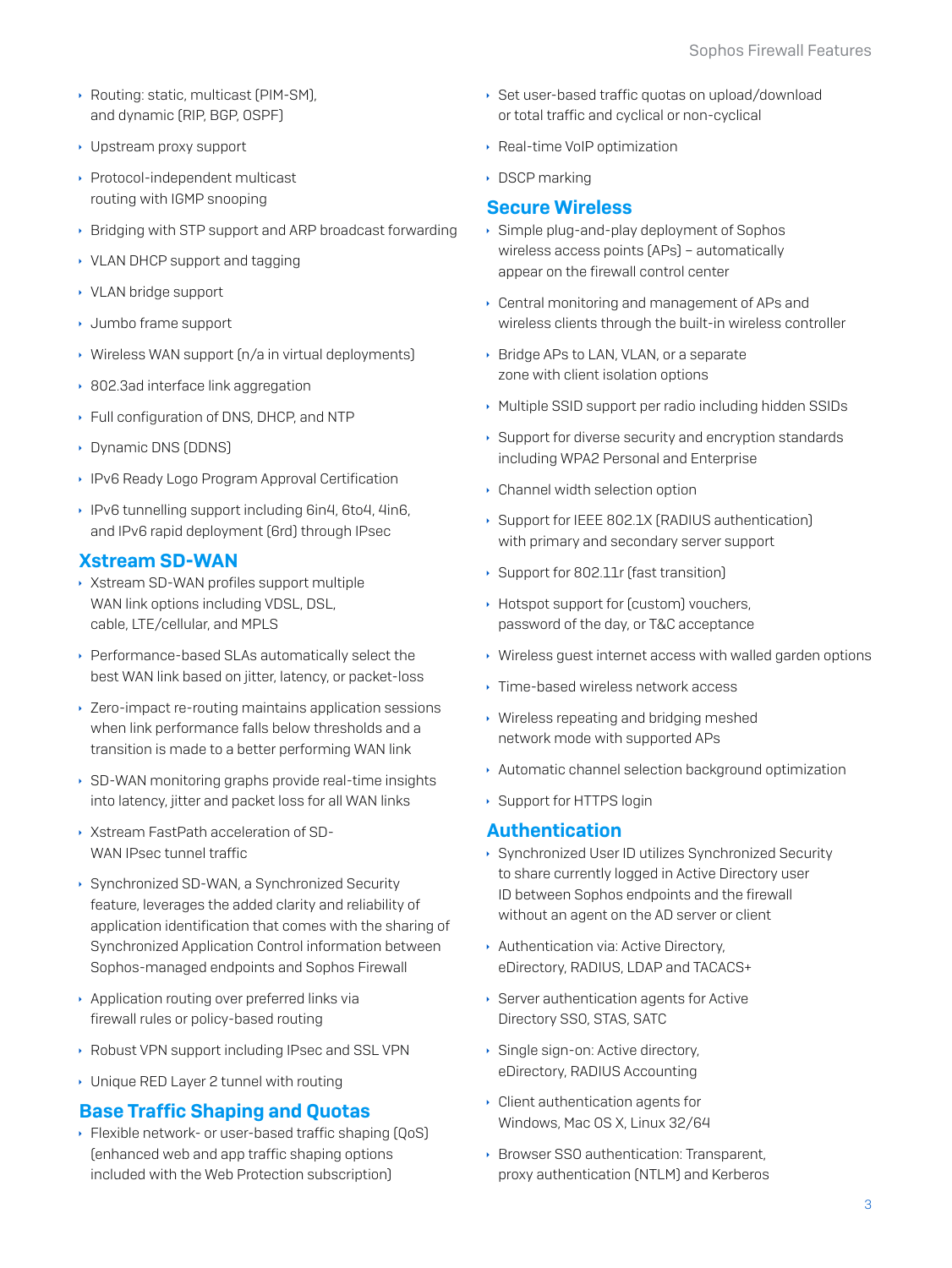- ▶ Browser Captive Portal
- Authentication certificates for iOS and Android
- Authentication services for IPsec, SSL, L2TP, PPTP
- ▶ Google Chromebook authentication support for environments with Active Directory and Google G Suite
- API-based authentication

#### **User Self-Serve Portal**

- ▶ Download the Sophos Authentication Client
- Download SSL remote access client [Windows] and configuration files (other OS)
- ▶ Hotspot access information
- Change user name and password
- ▸ View personal internet usage
- Access quarantined messages and manage user-based block/allow sender lists (requires Email Protection)

#### **Base VPN Options**

- Site-to-site VPN: SSL, IPsec, 256- bit AES/3DES, PFS, RSA, X.509 certificates, pre-shared key
- ▶ Sophos RED site-to-site VPN tunnel (robust and light-weight)
- ▶ Xstream EastPath accleration of IPsec tunnel traffic (both site-to-site and remote-access)
- AWS VPC import, monitoring and management tools
- ▶ 12TP and PPTP
- ▶ Route-based VPN with traffic selectors
- ▶ Remote access: SSL, IPsec, iPhone/iPad/ Cisco/Android VPN client support
- ▶ IKEv2 Support
- SSL client for Windows and configuration download via user portal

#### **Sophos Connect Client**

- Authentication: Pre-Shared Key [PSK], PKI (X.509), Token and XAUTH
- Enables Synchronized Security and Security Heartbeat for remote connected users
- Intelligent split-tunneling for optimum traffic routing
- ▶ NAT-traversal support
- Client-monitor for graphical overview of connection status
- ▶ Mac (IPsec) and Windows (SSL/IPsec) client support

### **Network Protection**

#### **Intrusion Prevention (IPS)**

- High-performance, next-gen IPS deep packet inspection engine with selective IPS patterns that can be applied on a firewall rule basis for maximum performance and protection
- ▸ Thousands of signatures
- Granular category selection
- ▶ Support for custom IPS signatures
- ▶ IPS Policy Smart Filters enable dynamic policies that automatically update as new patterns are added

#### **ATP and Security Heartbeat**

- Advanced Threat Protection (detect and block network traffic attempting to contact command and control servers using multi-layered DNS, AFC, and firewall)
- ▶ Sophos Security Heartbeat instantly identifies compromised endpoints including the host, user, process, incident count, and time of compromise
- ▶ Sophos Security Heartbeat policies can limit access to network resources or completely isolate compromised systems until they are cleaned
- Lateral Movement Protection further isolates compromised systems by having healthy Sophos-managed endpoints reject all traffic from unhealthy endpoints preventing the movement of threats even on the same broadcast domain

#### **SD-RED Device Management**

- Central management of all SD-RED devices
- ▶ No configuration: Automatically connects through a cloud-based provisioning service
- ▶ Secure encrypted tunnel using digital X.509 certificates and AES 256-bit encryption
- ▸ Virtual Ethernet for reliable transfer of all traffic between locations
- IP address management with centrally defined DHCP and DNS Server configuration
- ▶ Remotely de-authorize SD-RED devices after a select period of inactivity
- ▸ Compression of tunnel traffic
- ▸ VLAN port configuration options

#### **Clientless VPN**

Sophos unique encrypted HTML5 self-service portal with support for RDP, SSH, Telnet, and VNC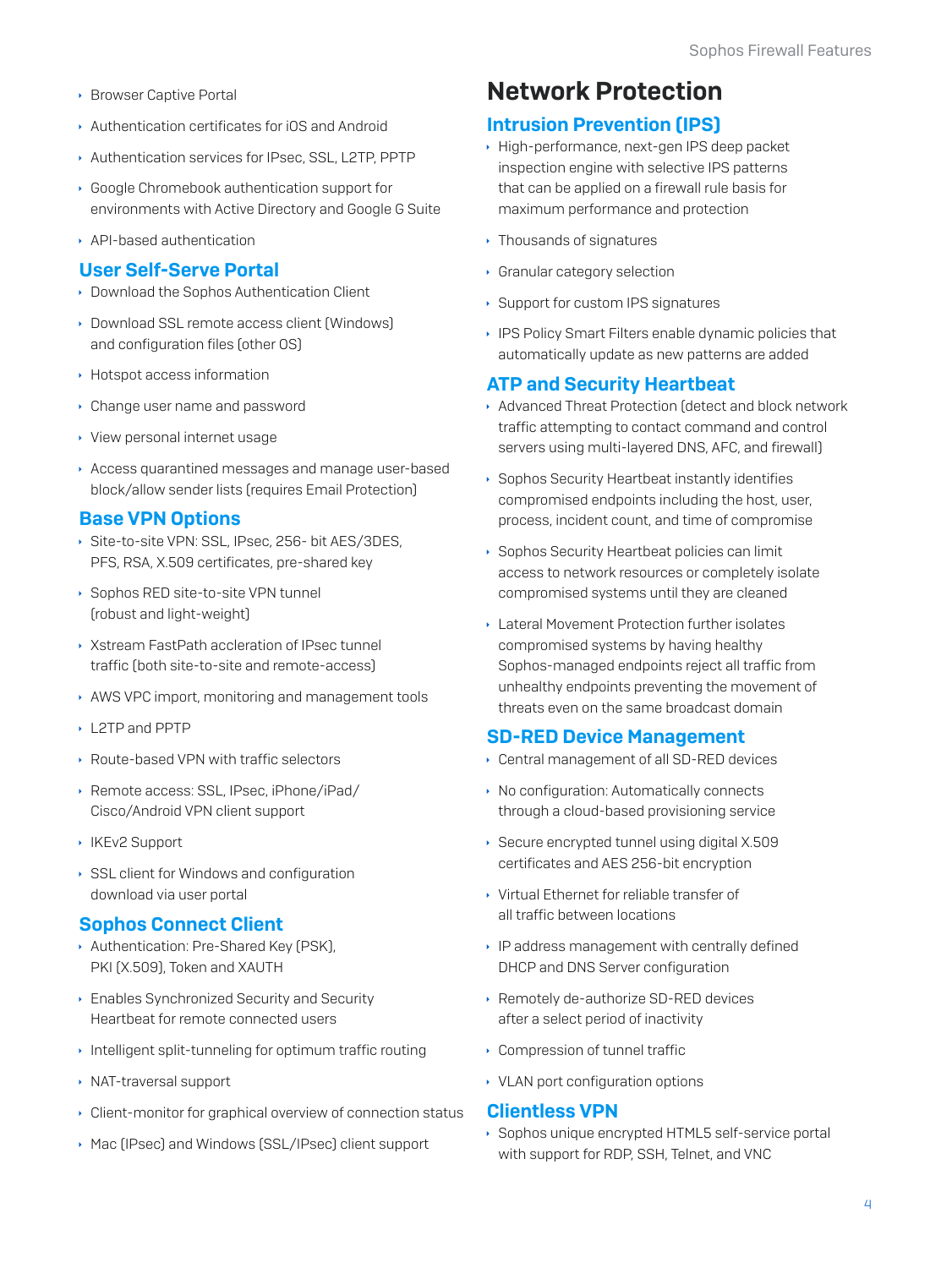## **Web Protection**

#### **Web Protection and Control**

- ▶ Streaming DPI web protection or explicit proxy mode inspection
- Explicit proxy mode supports per-connection authentication for multiple users on the same source IP
- ▶ Enhanced Advanced Threat Protection
- ▸ URL Filter database with millions of sites across 92 categories, backed by SophosLabs
- ▶ Surfing quota time policies per user/group
- Access time polices per user/group
- Malware scanning: block all forms of viruses, web malware, trojans, and spyware on HTTP/S, FTP and web-based email
- Advanced web malware protection with JavaScript emulation
- Live Protection real-time, in-the-cloud lookups for the latest threat intelligence
- ▶ Second independent malware detection engine (Avira) for dual-scanning
- Real-time or batch mode scanning
- ▶ Pharming protection
- Enforce tenant restrictions for 0365
- SSL protocol tunnelling detection and enforcment
- ▶ Certificate validation
- High performance web content caching
- ▶ Forced caching for Sophos Endpoint updates
- File type filtering by mime-type, extension, and active content types (e.g. Activex, applets, cookies, etc.)
- ▸ YouTube for Schools enforcement per policy (user/group)
- SafeSearch enforcement (DNS-based) for major search engines per policy (user/group)
- ▶ Web keyword monitoring and enforcement to log, report or block web content matching keyword lists with the option to upload customs lists
- ▶ Block potentially unwanted applications (PUAs)
- ▶ Web policy override option for teachers or staff to temporarily allow access to blocked sites or categories that are fully customizable and manageable by select users
- ▶ User/group policy enforcement on Google Chromebooks

#### **Cloud Application Visibility**

- Control Center widget displays amount of data uploaded and downloaded to cloud applications categorized as new, sanctioned, unsanctioned or tolerated
- Discover Shadow IT at a glance
- Drill down to obtain details on users, traffic, and data
- ▶ One-click access to traffic shaping policies
- Eilter cloud application usage by category or volume
- Detailed customizable cloud application usage report for full historical reporting

#### **Application Protection and Control**

- ▶ Synchronized App Control to automatically, identify, classify, and control all unknown Windows and Mac applications on the network by sharing information between Sophos-managed endpoints and the firewall
- Signature-based application control with patterns for thousands of applications
- Cloud Application Visibility and Control to discover shadow IT
- App Control Smart Filters that enable dynamic policies which automatically update as new patterns are added
- Micro app discovery and control
- Application control based on category, characteristics (e.g., bandwidth and productivity consuming), technology (e.g. P2P), and risk level
- ▶ Per-user or network rule application control policy enforcement

#### **Web and App Traffic Shaping**

▶ Enhanced traffic shaping [QoS] options by web category or application to limit or quarantee upload/download or total traffic priority and bitrate individually or shared

## **Zero-Day Protection**

#### **Dynamic Sandbox Analysis**

- ▶ Full integration into your Sophos security solution dashboard
- Inspects executables and documents containing executable content (including .exe, .com, and .dll, .doc, .docx, docm, and .rtf and PDF) and archives containing any of the file types listed above (including ZIP, BZIP, GZIP, RAR, TAR, LHA/LZH, 7Z, Microsoft Cabinet)
- Aggressive behavioral, network, and memory analysis
- Detects sandbox evasion behavior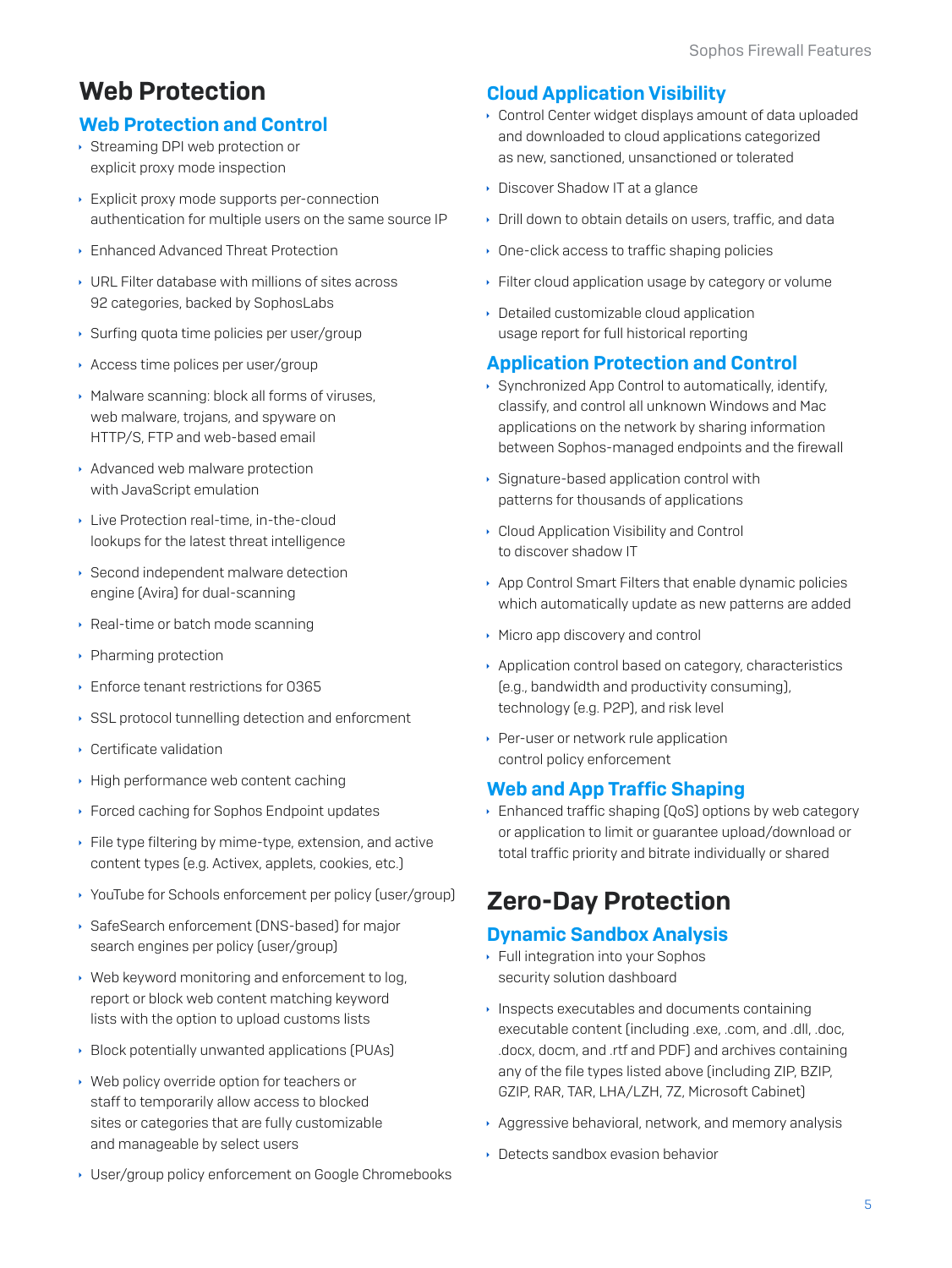- ▶ Machine learning technology with deep learning scans all dropped executable files
- Includes exploit prevention and CryptoGuard Protection technology from Sophos Intercept X
- In-depth malicious file reports with screen shots and dashboard file release capability
- Optional data center selection and flexible user and group policy options on file type, exclusions, and actions on analysis
- ▶ Supports one-time download links

#### **Static Threat Intelligence Analysis**

- All files containing active code downloaded via the web or coming into the firewall as email attachments such as executables and documents containing executable content (including .exe, .com, and .dll, .doc, .docx, docm, and .rtf and PDF) and archives containing any of the file types listed above (including ZIP, BZIP, GZIP, RAR, TAR, LHA/LZH, 7Z, Microsoft Cabinet) are automatically sent for Threat intelligence analysis
- Eiles are checked against SophosLabs' massive threat intelligence database and subjected to multiple machine learning models to identify new and unknown malware
- Extensive reporting includes a dashboard widget for analyzed files, a detailed list of the files that have been analyzed and the analysis results, and a detailed report outlining the outcome of each machine learning model

## **Central Orchestration**

#### **SD-WAN Orchestration**

- ▶ SD-WAN and VPN orchestration with easy and automated wizard-based creation of site-to-site VPN tunnels between network locations using an optimal architecture [hub-and-spoke, full mesh, or some combination]
- ▶ Supports IPsec, SSL or RED VPN tunnels, Integrates seamlessly with SD-WAN features for application prioritization, routing optimization, and leveraging multiple WAN links for resiliency and performance

#### **Central Firewall Reporting Advanced**

▶ 30-days of cloud data storage for historical firewall reporting with advanced features to save, schedule and export custom reports

#### **XDR and MTR Connector**

- ▶ Ready to integrate with Sophos Extended Threat Detection and Response (XDR) for crossproduct threat hunting and analysis
- ▶ Support for Sophos 24/7 Managed Threat Response (MTR) service

## **Email Protection**

#### **Email Protection and Control**

- Email scanning with SMTP, POP3, and IMAP support
- ▶ Reputation service with spam outbreak monitoring based on patented Recurrent-Pattern-Detection technology
- ▶ Block spam and malware during the SMTP transaction
- DKIM and BATV anti-spam protection
- ▶ Spam grevlisting and Sender Policy Framework (SPF) protection
- Recipient verification for mistyped email addresses
- ▶ Second independent malware detection engine [Avira] for dual scanning
- Live Protection real-time, in-the-cloud lookups for the latest threat intelligence
- Automatic signature and pattern updates
- Smart host support for outbound relays
- ▶ File type detection/blocking/scanning of attachments
- Accept, reject or drop over-sized messages
- Detects phishing URLs within e-mails
- Use pre-defined content scanning rules or create your own custom rules based on a variety of criteria with granular policy options and exceptions
- ▸ TLS encryption support for SMTP, POP, and IMAP
- Append signature automatically to all outbound messages
- $\cdot$  Fmail archiver
- Individual user-based block and allow sender lists maintained through the user portal

#### **Email Quarantine Management**

- ▶ Spam quarantine digest and notifications options
- Malware and spam quarantines with search and filter options by date, sender, recipient, subject, and reason with option to release and delete messages
- ▶ Self-serve user portal for viewing and releasing quarantined messages

#### **Email Encryption and DLP**

- ▶ Patent-pending SPX encryption for one-way message encryption
- ▶ Recipient self-registration SPX password management
- Add attachments to SPX secure replies
- Completely transparent, no additional software or client required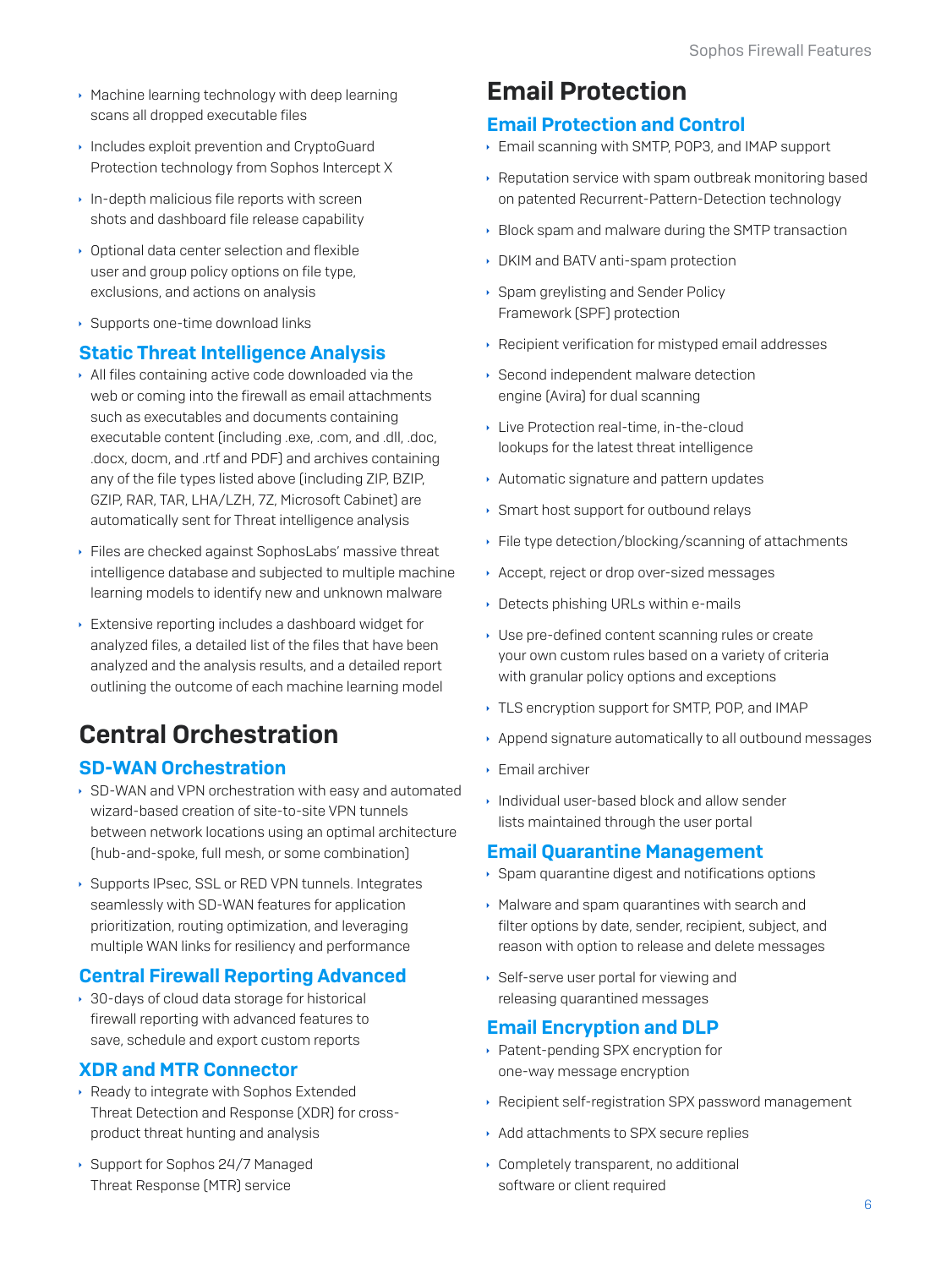- DLP engine with automatic scanning of emails and attachments for sensitive data
- ▶ Pre-packaged sensitive data type content control lists (CCLs) for PII, PCI, HIPAA, and more, maintained by SophosLabs

## **Web Server Protection**

#### **Web Application Firewall Protection**

- $\cdot$  Reverse proxy
- ▸ URL hardening engine with deep-linking and directory traversal prevention
- $\cdot$  Form hardening engine
- ▶ SQL injection protection
- ▸ Cross-site scripting protection
- Dual-antivirus engines (Sophos and Avira)
- HTTPS (TLS/SSL) encryption offloading
- Cookie signing with digital signatures
- ▶ Path-based routing
- Outlook anywhere protocol support
- ▶ Reverse authentication [offloading] for form-based and basic authentication for server access
- ▸ Virtual server and physical server abstraction
- Integrated load balancer spreads visitors across multiple servers
- ▶ Skip individual checks in a granular fashion as required
- ▶ Match requests from source networks or specified target URLs
- ▶ Support for logical and/or operators
- Assists compatibility with various configurations and non-standard deployments
- Options to change web application firewall performance parameters
- ▶ Scan size limit option
- Allow/Block IP ranges
- ▸ Wildcard support for server paths and domains
- Automatically append a prefix/suffix for authentication

## **Reporting**

#### **Central Firewall Reporting**

▶ Pre-defined reports with flexible customization options

- Reporting for Sophos Firewalls: hardware, software, virtual, and cloud
- Intuitive user interface provides graphical representation of data
- Report dashboard provides an at-a-glance view of events over the past 24 hours
- Easily identify network activities, trends, and potential attacks
- Easy backup of logs with quick retrieval for audit needs
- Simplified deployment without the need for technical expertise

#### **Central Firewall Reporting Advanced**

- Multi-firewall aggregate reporting
- Save custom report templates
- ▶ Scheduled reporting
- Export reports in PDF, CFV or HTML format
- ▶ Up to one year data storage per firewall
- ▶ MTR/XDR Connector

#### **On-box Reporting**

NOTE: Sophos Firewall reporting is included at no extra charge but individual log, report, and widget availability may be dependent on their respective protection module licenses.

- Hundreds of on-box reports with custom report options: Dashboards (Traffic, Security, and User Threat Quotient), Applications (App Risk, Blocked Apps, Synchronized Apps, Search Engines, Web Servers, Web Keyword Match, FTP), Network and Threats (IPS, ATP, Wireless, Security Heartbeat, Sandstorm), VPN, Email, Compliance [HIPAA, GLBA, SOX, FISMA, PCI, NERC CIP v3, CIPA]
- Current Activity Monitoring: system health, live users, IPsec connections, remote users, live connections, wireless clients, quarantine, and DoS attacks
- > SD-WAN Link Performance Monitoring for jitter, latency, and packet loss
- ▶ Report anonymization
- ▶ Report scheduling to multiple recipients by report group with flexible frequency options
- > Export reports as HTML, PDF, Excel (XLS)
- ▶ Report bookmarks
- Log retention customization by category
- ▶ Full-featured log viewer with column view and detailed view with powerful filter and search options, hyperlinked rule ID, and data view customization